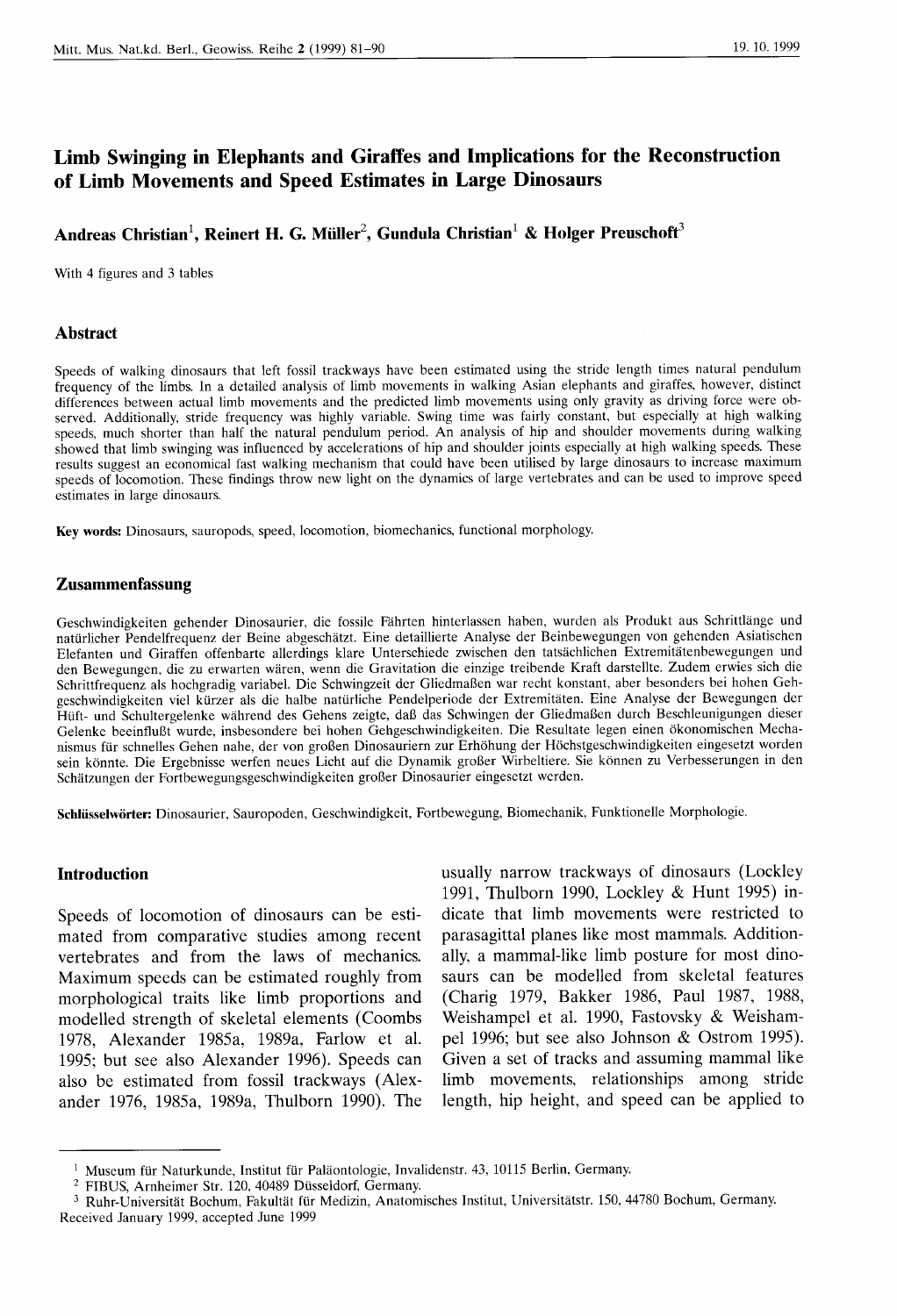predict the approximate speed of the track-maker (Alexander 1976) .

Most fossil trackways of large dinosaurs indicate a walking gait (Thulborn 1990). In this paper "walking" is used for any gait with <sup>a</sup> duty factor (fraction of time a foot is placed on the ground during a stride) above 0.5 in all limbs (in accordance with Hildebrand (1985)). It has been suggested that walking speeds from fossil trackways can be estimated by multiplying stride length with stride frequency (Demathieu 1986). Because of the relatively low muscle forces compared with body weight in large vertebrates (Alexander 1985b, Demes & Günther 1989; Preuschoft et al. 1994), minimal muscle force to accelerate the limbs can be expected. During walking, passive limb swinging driven by gravity would minimise force and energy expenditure (Hildebrand 1985). Therefore, in <sup>a</sup> simple model of <sup>a</sup> stiff limb swinging about a fixed pivot, stride frequency should be similar to the natural pendulum frequency of the limb. Moderate deviations of the pendulum frequency up to some ten percent are suggested by more sophisticated models of limb swinging during walking taking movements of the proximal joints and elastic properties of the limb into account (Mochon & McMahon 1980a, b, McGreer 1990, 1992, Witte et al. 1991, 1995, Alexander 1995) .

Stride frequency has indeed been shown to be similar to the natural pendulum frequency of the limbs in several walking vertebrates (Hildebrand 1985) . However, considerable variation in stride frequency of walking animals does occur. For speed estimates based on estimated stride frequencies, a deeper understanding of the mechanisms of limb swinging is needed to increase the accuracy.

Like most large dinosaurs, elephants have massive and pillar-like limbs. Limb swinging in elephants is restricted to parasagittal planes. Additionally, like large dinosaurs, elephants do not gallop. Therefore, elephants are suitable for modelling the limb mechanics of large dinosaurs (Christiansen 1997). In this study, the swinging behaviour of the limbs of Asian elephants was analysed during walking at different speeds. Stride frequency was compared to the natural pendulum frequency of the limbs at different speeds . The role that acceleration of hip and shoulder joints play in accelerating the swinging limbs was examined, as well. Movements of hip and shoulder joints were also studied in walking giraffes to examine the applicability of <sup>a</sup> model derived from elephants to other taxa. The results are discussed with respect to the mechanics of limb movements and speed estimates in large dinosaurs .

#### Methods

Four adult Asian elephants (Elephas) of similar size were studied at the Zoo Krefeld, Germany. The animals were guided by their trainer who walked or ran in front of them along <sup>a</sup> straight line ("race track") of about <sup>30</sup> m length. The walking speeds of the elephants ranged between 0.5 m/s and 2.8 m/s. Sequences were recorded with the help of the picCOLOR image analysis system (see below). Additional sequences were recorded from the elephants walking freely around in the enclosure. Stride period, duration of the swing phase (swing time), and duration of the support phase (support time) of single limbs were determined in all sequences. Speed of locomotion could only be determined from the videos for elephants moving along the race track.

In order to analyse the limb movements in more detail, in one individual white markers were glued on the skin at several positions on the limbs, especially at the locations of the major joints (Fig. 1). In the analysis of limb swinging,



Fig. 1. Excursion angle  $\alpha$  of the right hindlimb of an elephant relative to the vertical during a walking stride at a speed of about <sup>1</sup> .6 m/s (solid line) compared to <sup>a</sup> sine-function (dotted line).  $t$ , time;  $a$ ,  $\varphi$ , constants used to make the sine-function fit to the excursion angle during the swing phase.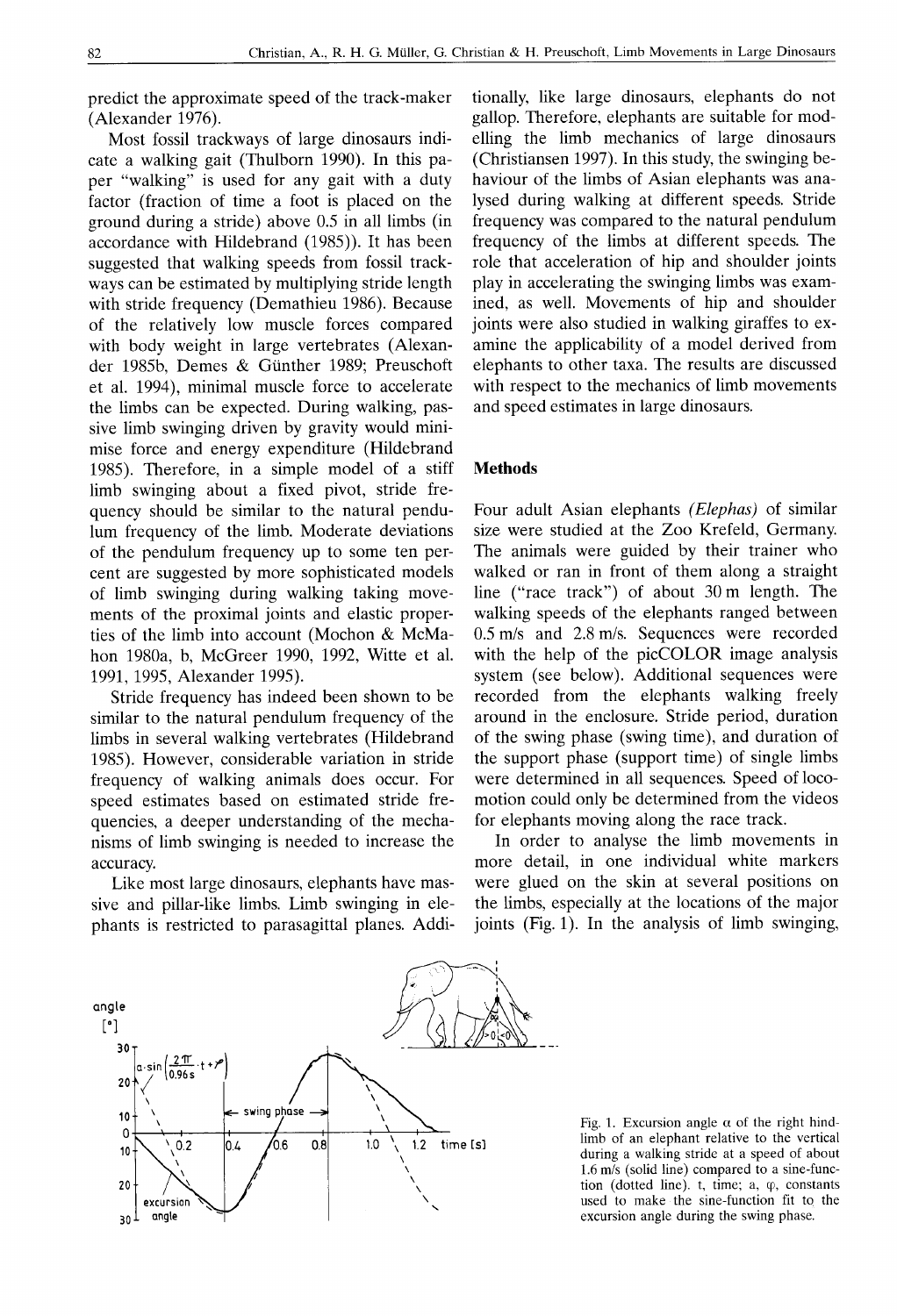the hindlimb was represented by the line that connected the marker fixed at the hip joint and a marker positioned closely above the ankle joint. In side-view, the centre of mass of the limb (CM) was located close to this line during the whole stride.

Skin displacements relative to underlying bones were large at knees, elbows, and shoulders, but small enough at hips, at the distal part of the lower hindlimb, and at the hindfeet to conduct <sup>a</sup> quantitative analysis of angular displacements of the hindlimbs about the hip joints and to analyse the movements of the hip joints during <sup>a</sup> stride. Due to the large displacements of the skin relative to the underlying bones in the forelimbs, especially at the shoulder joints, angular displacements of the forelimbs and movements of the shoulder joints were not quantified.

Additionally, hip and shoulder movements of two adult giraffes were studied at the Allwetterzoo Munster, Germany. The animals walked along a straight wall in their spacious enclosure without being influenced by any human. The mean walking speed of the two animals was close to 1.1 m/s and 1.3 m/s, respectively, with little variation. Reference points (markers) on the animals were identified with the help of the skin pattern.

The "picCOLOR" image analysis system, developed at ELB.U.S. research institute (Forschungs-Institut für Bildverarbeitung, Umwelttechnik & Strömungstechnik), has been used for all video sequence acquisition and post processing. "picCOLOR" is a PC-compatible computer system incorporating a powerful frame grabber, an imaging processor board, and a modular interactive imaging software. A black/white Hitachi KPMlek CCD camera was used at <sup>a</sup> geometrical image resolution of  $768 \times 512$  picture elements (pixel). 64 MBytes of imaging memory allowed the acquisition of 7 seconds real time sequences at 25 Hz. Every half-frame was used in the analysis in order to achieve <sup>a</sup> image rate of 50 Hz. This procedure yielded only half the spatial resolution in y-direction (the vertical) as in using full frames. The camera was installed at <sup>a</sup> distance of <sup>20</sup> m from the elephants and <sup>30</sup> m from the giraffes perpendicular to the direction of locomotion. Several image sequences were stored on hard disk for later processing.

In some sequences, the background was graphically removed by mathematically subtracting a reference image. For the small numbers of simple markers on the skin of an elephant the object tracking method was used. Depending on the visibility and contrast of the markers, object tracking was performed either automatically or by manually clicking on the marker with the mouse pointer. The position of <sup>a</sup> marker was determined with subpixel accuracy by calculating the centre of gravity of its pixel area. This process revealed the paths of selected spots of the animals in vectorized form. For the net giraffe pattern, a cross correlation algorithm was used to determine displacements of spots on the skin between two images.

The excursion angle of the hindlimbs of the elephant relative to the vertical was determined by representing the limb by a straight line connecting the marker at the hip joint with a marker that was fixed closely above the ankle joint. In side-view, the centre of mass of the limb was located close to this line during the whole stride. In the elephants, the giraffes, and the Tendaguru-sauropods discussed here, the locations of the centre of mass and the natural pendulum periods of the limbs were estimated from limb proportions. For this purpose, scaled rubber models of the limbs were cut. In the giraffes, the diameters of the lower limbs were increased in order to compensate for the high fraction of bone. Otherwise, constant density was assumed. With a scaled model, the location of the centre of mass of <sup>a</sup> limb can be directly determined using the method described by Alexander (1989a). The natural pendulum periods of the models were measured by letting them swing friction-free around transversal axes through the positions of hip and shoulder joints, respectively. To obtain the pendulum period of the full sized limb, the pendulum period of the model has to be multiplied by the square root of the scaling factor.

The estimated natural pendulum periods and frequencies were in accordance to results of Hildebrand (1985) on large recent vertebrates and Demathieu (1986) on dinosaurs. Although the flexion of <sup>a</sup> limb changed during a stride and was slightly different at different speeds, the pendulum period was little affected by these changes and nearly independent of walking speed.

#### Results

In the elephants, stride frequency varied considerably, spanning more than <sup>a</sup> factor of <sup>3</sup> in all specimens. It ranged from 0.34/s to 1.19/s in the individual with the highest variation . All elephants frequently utilised stride frequencies far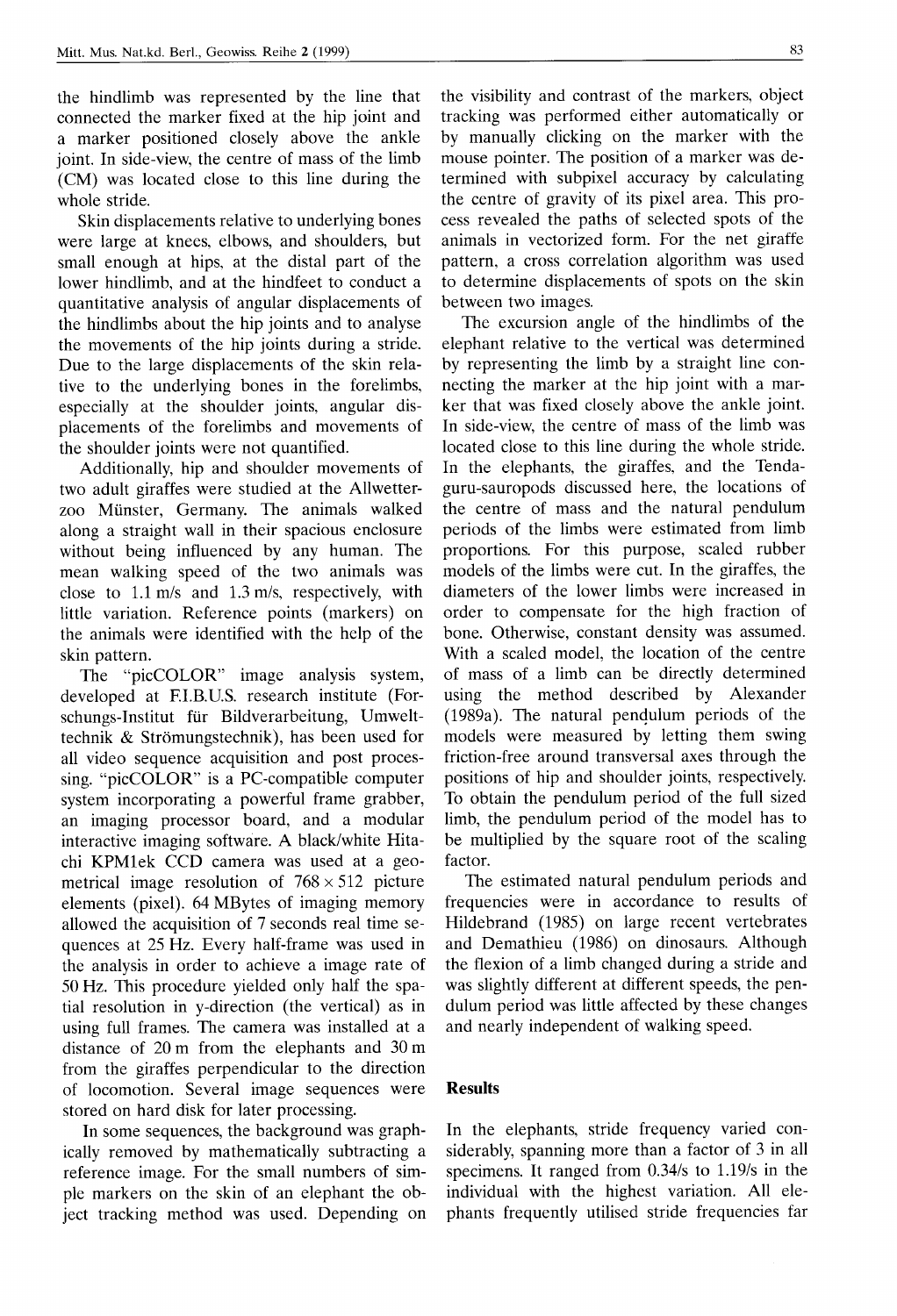above the natural pendulum frequency of the limbs, which was  $0.55 \pm 0.05$ /s for all examined limbs. Support time was variable, spanning a factor of <sup>4</sup> or more in all individuals in the hindlimbs as well as in the forelimbs. Swing time, however, was much less variable, ranging from 0.36 <sup>s</sup> to 0.6 <sup>s</sup> in the forelimbs and from 0.38 <sup>s</sup> to 0.64 s in the hindlimbs in the individual showing the widest range. Shorter periods were generally utilised at lower speeds and were associated with short stride lengths, as typical for terrestrial locomotion (Alexander 1976, McMahon & Bonner 1983). Table <sup>1</sup> presents the data collected from the hindlimbs of two equally sized elephants. These data were used to compare the actual speed of locomotion with speed estimates from the literature (see discussion) .

During the swing phase, angular displacements of the hindlimbs approximately fitted sinefunctions (Fig. 1), as expected for limbs that move like pendula driven by gravity. The swing time, however, was considerably shorter than half the natural pendulum period  $(T = 1.75 \pm 0.10 \text{ s}$ ,  $T/2 = 0.88 \pm 0.05$  s) of the limbs, especially during fast walking (Table 1).

As expected (see discussion), during the support phase, variability of support time, angular displacements of the limbs, and vertical hip displacements were very different from <sup>a</sup> gravitydriven pendulum model of limb motion. The hip joints experienced considerable acceleration during a stride. During the first 30%-40% of the swing phase, the hip joint of the swinging hindlimb was accelerated upward (Fig. 2). Afterwards, at the middle of the swing phase, it was accelerated downward. These hip accelerations increased with stride frequency, but were difficult to quantify at low speeds. At high walking speeds upward hip accelerations were nearly  $10 \text{ m/s}^2$ , close to the acceleration due to gravity  $g = 9.81$  m/s<sup>2</sup>. Forward and backward accelerations of the hip joints were much lower and difficult to quantify because of errors in locating the position of the joints . Although the position of the shoulder joints could not be reconstructed in walking elephants, the reduction of swing time at high walking speeds and the shoulder movements in giraffes (see below) support the idea of a similar acceleration mechanism in the forelimbs.

Different from elephants, in giraffes, speed and stride frequency showed little variation, probably because the giraffes were not guided or chased. Mean values and standard deviations are presented in Table 2. Speed ranged from 1.12 m/s to 1.84 m/s in the adult and from 0.93 m/s to 1.68 m/s in the semi-adult individual. Stride period ranged from <sup>1</sup> .58 <sup>s</sup> to 2.26 <sup>s</sup> in the adult and from  $1.58$  s to  $2.04$  s in the semi-adult giraffe. Like elephants, swing time was more constant than support time and considerably shorter than half the natural pendulum periods of the limbs. In the adult specimen support time ranged from 0.90 <sup>s</sup> to 1.36 <sup>s</sup> and swing time from 0.68 <sup>s</sup> to 0.74 s. In the semi-adult specimen support time ranged from 1.02 s to 1.56 s and swing time from  $0.56$  s to  $0.64$  s. The natural pendulum period was  $T = 1.83 \pm 0.10$  s in the adult giraffe (hip height h = 2.04 m) and T =  $1.66 \pm 0.10$  s in the semi-adult giraffe ( $h = 1.64$  m).

In giraffes, hips moved in <sup>a</sup> similar manner as in elephants. Different from elephants, movements of the shoulder joints could be determined. Like the hip joints, the shoulder joints accelerated upward during the first part of the swing phase. The range of error in determining the location of the shoulder joints, however, was still too large to quantify the magnitudes of shoulder joint accelerations.

## **Discussion**

## The variation of stride frequency

Theoretical considerations concerning the energetics of locomotion and simple models of limb movements in bipeds as well as in quadrupeds suggest stride frequencies not far away from the natural pendulum frequency of the limbs during walking (Mochon & McMahon 1980a, b, Hoyt & Taylor 1981, Alexander 1989b, 1995, McGreer 1990, 1992, Witte et al. 1991, 1995, Preuschoft & Günther 1994, Preuschoft et al. 1994). Although the range of stride frequencies in walking elephants was found to overlap with the natural pendulum frequency of the limbs, in accordance to findings in other vertebrates (Hildebrand 1985), the variation of stride frequency was high. At low speeds, stride frequency was considerably below the natural pendulum frequency whereas it was much higher at high walking speeds (Table 1). The high variation of stride frequencies among elephants was supported by data collected from videos showing elephants in their natural habitats. The more constant stride frequencies observed in giraffes were close to the natural pendulum frequencies of the limbs (Table 2). However, there was little variation of speed in the giraffes. Videos showing giraffes in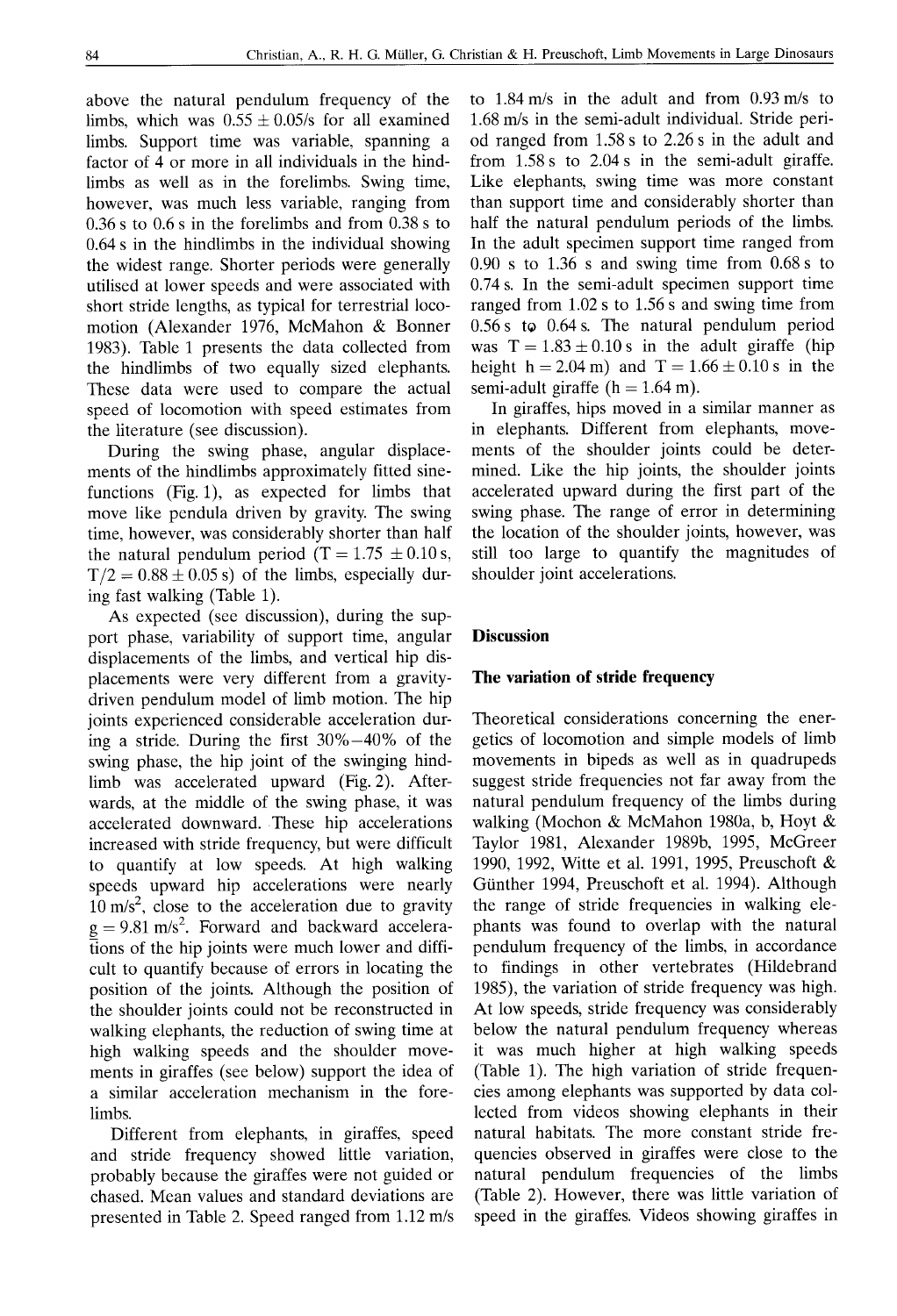Table <sup>1</sup>

The walking speed v of two same sized elephants (specimen <sup>1</sup> and specimen 2) compared to speed estimates after the method of Demathieu (1986): v', and Alexander (1976): v'', respectively. T, stride period;  $T_{\rm su}$ , support time;  $T_{\rm sw}$ , swing time; s, stride length; h, hip height; s/h = stride length/hip height (relative stride length). Bold letters: the actual speed deviates less than 50% from the estimated speed.

| specimen | т<br>—<br>S     | $T_{\rm su}$<br>S | $\rm T_{sw}$<br>s | s<br>m          | s/h  | V<br>m/s        | V<br>m/s | v''<br>m/s |
|----------|-----------------|-------------------|-------------------|-----------------|------|-----------------|----------|------------|
|          | $0.84 \pm 0.02$ | $0.48 \pm 0.02$   | $0.36 \pm 0.02$   | $3.24 \pm 0.05$ | 2.16 | $3.86 \pm 0.11$ | 1.85     | 3.47       |
|          | $0.88 \pm 0.02$ | $0.50 \pm 0.02$   | $0.38 \pm 0.02$   | $3.09 \pm 0.05$ | 2.06 | $3.51 \pm 0.10$ | 1.77     | 3.20       |
|          | $0.90 \pm 0.02$ | $0.52 \pm 0.02$   | $0.38 \pm 0.02$   | $3.23 \pm 0.05$ | 2.15 | $3.59 \pm 0.10$ | 1.85     | 3.45       |
|          | $0.94 \pm 0.02$ | $0.58 \pm 0.02$   | $0.36 \pm 0.02$   | $2.90 \pm 0.05$ | 1.93 | $3.09 \pm 0.08$ | 1.66     | 2.88       |
| 2        | $1.00 \pm 0.02$ | $0.62 \pm 0.02$   | $0.38 \pm 0.02$   | $2.85 \pm 0.05$ | 1.90 | $2.85 \pm 0.08$ | 1.63     | 2.80       |
|          | $1.02 \pm 0.02$ | $0.64 \pm 0.02$   | $0.38 \pm 0.02$   | $3.08 \pm 0.05$ | 2.05 | $3.02 \pm 0.08$ | 1.76     | 3.19       |
|          | $1.30 \pm 0.02$ | $0.86 \pm 0.02$   | $0.44 \pm 0.02$   | $2.54 \pm 0.05$ | 1.69 | $1.95 \pm 0.05$ | 1.45     | 2.31       |
| 2        | $1.36 \pm 0.02$ | $0.90 \pm 0.02$   | $0.46 \pm 0.02$   | $2.52 \pm 0.05$ | 1.68 | $1.85 \pm 0.05$ | 1.44     | 2.28       |
|          | $1.48 \pm 0.02$ | $1.00 \pm 0.02$   | $0.48 \pm 0.02$   | $2.64 \pm 0.05$ | 1.76 | $1.78 \pm 0.04$ | 1.51     | 2.46       |
|          | $1.52 \pm 0.02$ | $1.00 \pm 0.02$   | $0.52 \pm 0.02$   | $2.46 \pm 0.05$ | 1.64 | $1.62 \pm 0.04$ | 1.41     | 2.19       |
|          | $1.58 \pm 0.02$ | $1.10 \pm 0.02$   | $0.48 \pm 0.02$   | $2.42 \pm 0.05$ | 1.61 | $1.53 \pm 0.04$ | 1.38     | 2.13       |
|          | $1.72 \pm 0.02$ | $1.20 \pm 0.02$   | $0.52 \pm 0.02$   | $2.19 \pm 0.05$ | 1.46 | $1.27 \pm 0.03$ | 1.25     | 1.80       |
|          | $1.72 \pm 0.02$ | $1.20 \pm 0.02$   | $0.52 \pm 0.02$   | $2.33 \pm 0.05$ | 1.55 | $1.35 \pm 0.03$ | 1.33     | 2.00       |
|          | $1.76 \pm 0.02$ | $1.24 \pm 0.02$   | $0.52 \pm 0.02$   | $2.33 \pm 0.05$ | 1.55 | $1.32 \pm 0.03$ | 1.33     | 2.00       |
| 2        | $1.98 \pm 0.02$ | $1.44 \pm 0.02$   | $0.54 \pm 0.02$   | $1.64 \pm 0.05$ | 1.09 | $0.83 \pm 0.02$ | 0.94     | 1.11       |
| 1        | $2.08 \pm 0.02$ | $1.54 \pm 0.02$   | $0.54 \pm 0.02$   | $1.98 \pm 0.05$ | 1.32 | $0.95 \pm 0.02$ | 1.13     | 1.52       |
| 2        | $2.26 \pm 0.02$ | $1.66 \pm 0.02$   | $0.60 \pm 0.02$   | $2.41 \pm 0.05$ | 1.61 | $1.07 \pm 0.03$ | 1.38     | 2.12       |
|          | $2.56 \pm 0.02$ | $1.98 \pm 0.02$   | $0.58 \pm 0.02$   | $1.50 \pm 0.05$ | 1.00 | $0.59 \pm 0.02$ | 0.86     | 0.96       |
|          | $2.76 \pm 0.02$ | $2.14 \pm 0.02$   | $0.62 \pm 0.02$   | $2.05 \pm 0.05$ | 1.37 | $0.74 \pm 0.03$ | 1.17     | 1.61       |

their natural habitat also prove considerable variation of stride frequency during walking.

Therefore, estimating the stride frequency of a fossil track-maker by estimating the natural pendulum frequency of its limbs cannot be expected to give precise results . A possible error of <sup>a</sup> factor of 2 in each direction should be taken into account. Elephants as well as giraffes tended to prefer stride frequencies close to or a little bit below the estimated natural pendulum frequencies of the hindlimbs, if they walked undisturbed over <sup>a</sup> long distance. However, from a short preserved trackway it can be difficult or even impossible to derive whether an animal was walking in <sup>a</sup> comfortable way or relatively slow or fast. Whereas stride frequencies close to the natural pendulum frequencies of the limbs seem to be preferred by animals that walk undisturbed over a long distance, considerably higher frequencies can be expected at high walking speeds and considerably lower frequencies at low walking speeds . If sufficient information is available to decide whether an animal was walking at a relatively low or high speed, the increase of stride frequency with speed should be taken into account for estimating the stride frequency more precisely. Very long trackways, however, might indicate comfortable walking speeds with stride frequencies not too far away from the natural pendulum frequency of the limbs.

Speed estimates based on estimates of stride frequencies are as good or bad as the estimated stride frequencies. In the elephants and giraffes studied, speed estimates based on estimates of the natural pendulum frequency of the hindlimbs are presented in Table 1 and Table 2. This method gives good results at mean walking speeds but poor results at extreme speeds, especially at high speeds. In contrast, the equation proposed by Alexander (1976)

$$
\mathbf{v} = 0.25 \cdot \sqrt{\mathbf{g}} \cdot \frac{\mathbf{s}^{1.67}}{\mathbf{h}^{1.17}}
$$
 (1)

(v: estimated speed;  $g = 9.81$  m/s<sup>2</sup>, acceleration due to gravity; s: stride length; h: height of hip from the ground) yielded best results at high walking speeds. The actual speed of locomotion was usually within  $\pm 50\%$  of the speed estimate

Table 2

Locomotion parameters of two giraffes with hip heights of 2.04 m (specimen 1) and 1.64 m (specimen 2), mean values  $\pm$ standard deviations . Speeds were calculated from mean values of stride period and stride length . Symbols as in Table 1.

| specimen | ᠇᠇<br>$\hspace{0.05cm}$            | $\frac{I_{\text{su}}}{I_{\text{su}}}$ | $\frac{1}{1}$ sw                    | m                                  | s/h                              | m/s          | m/s          | $\mathbf{v}^{\prime\prime}$<br>m/s |  |
|----------|------------------------------------|---------------------------------------|-------------------------------------|------------------------------------|----------------------------------|--------------|--------------|------------------------------------|--|
| ↑        | $2.00 \pm 0.20$<br>$1.95 \pm 0.23$ | $1.28 \pm 0.21$<br>$1.34 \pm 0.20$    | $0.71 \pm 0.02$<br>$-0.60 \pm 0.03$ | $2.60 \pm 0.20$<br>$2.20 \pm 0.28$ | $1.27 \pm 0.10$<br>$1.34 + 0.17$ | 1.30<br>1.13 | 1.42<br>1.33 | 1.68<br>1.64                       |  |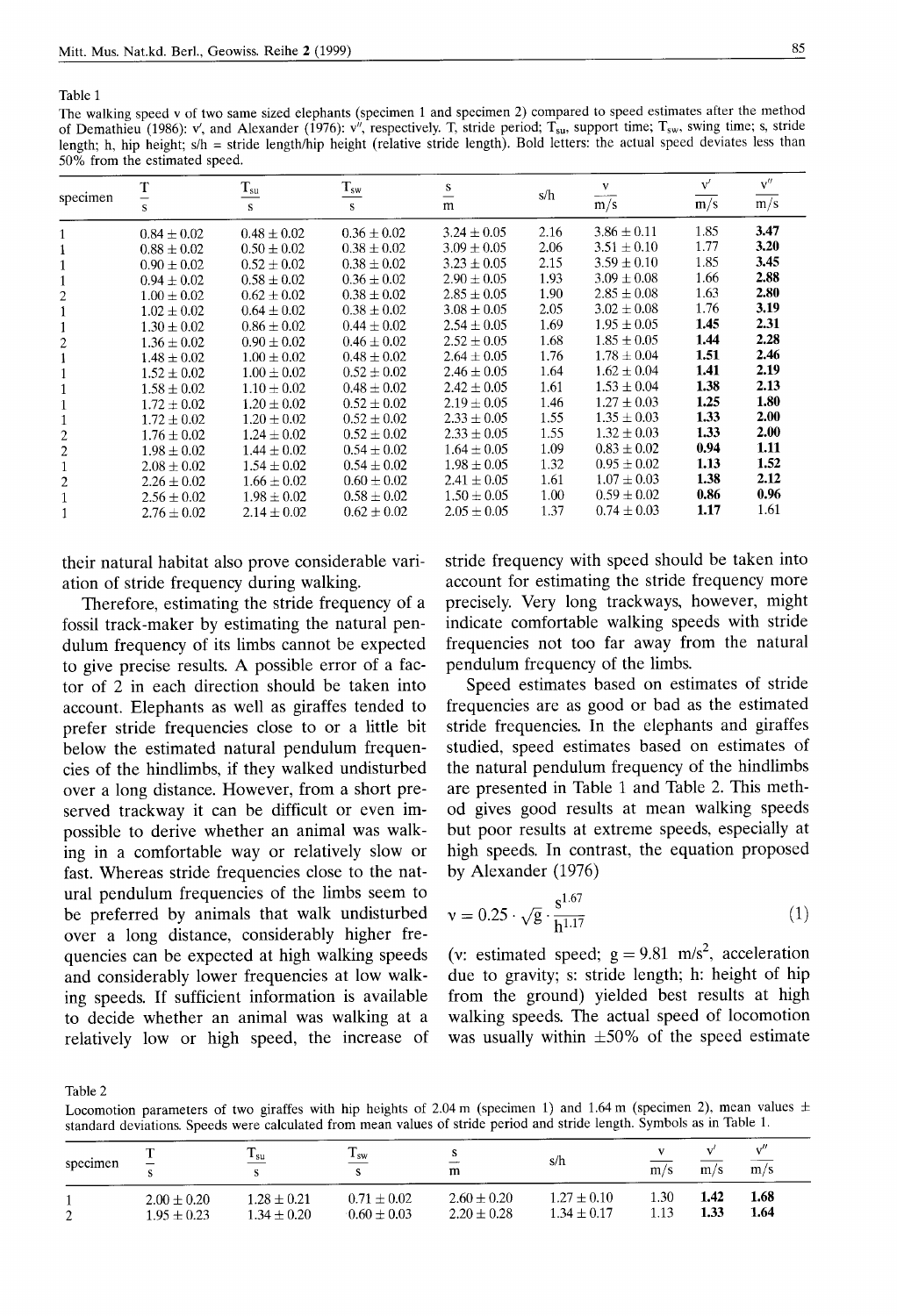compared to <sup>a</sup> maximum error of about 100% if the speed was estimated from the natural pendulum frequency of the limbs. Equation (1) has been shown to give good results for a variety of walking and running animals (Alexander 1976, 1989a). Because of the uncertainty in estimating the stride frequency from a trackway, this method seems generally more reliable for speed estimates than the method based on estimates of the natural pendulum frequency of the limbs. Additionally, there might be considerable uncertainty in modelling the natural pendulum frequencies of the limbs of extinct vertebrates and natural pendulum frequencies might be very different in forelimbs and hindlimbs raising the question which pair of limbs has to be used for speed estimates.

# Swing time and support time in relation to stride frequency

Higher variation of support time than swing time can be expected. During the support phase, the foot is placed on a more or less fixed position on the ground whereas the hip joint travels forward with a rather constant speed. Therefore, a more or less linear progression of the angle between the limb and the vertical is predicted, as was indeed observed (Fig. 1). Support time is simply determined by the total angle the limb covers during the support phase divided by the angular velocity of the limb. This period will not necessarily be closely related to the swing time of the opposite limb (Fig. 1).

The duration of the swing phase was much more constant than the duration of the support phase. At low speeds, it was close to half the natural pendulum period. At high walking speeds, swing time was considerably less than half



Fig. 2. Variation of hip height (solid line) during the stride presented in Fig. 1. During the first part of the swing phase, the movement of the hip joint fits to an upward acceleration of  $8.5 \text{ m/s}^2$  (dotted line)

the natural pendulum period indicating more active force input to the limbs since shorter periods mean higher angular accelerations of the swinging limbs. Especially at high walking speeds, either additional force must be exerted upon the limbs by muscles and elastic tissues or the pivots of the swinging limbs must be accelerated (see below).

# Accelerations of the proximal limb joints

The natural pendulum period T of <sup>a</sup> limb can be calculated by:

$$
T = 2 \cdot \pi \cdot \sqrt{\frac{I}{m \cdot g \cdot d}} \tag{2}
$$

(m, mass of the limb, 1, moment of inertia about the hip joint, g, acceleration due to gravity, d, distance between the hip joint and the centre of mass of the limb). The natural pendulum frequency <sup>f</sup> is the inverse of the natural pendulum period T:

$$
f = \frac{1}{T} = \frac{1}{2 \cdot \pi} \cdot \sqrt{\frac{m \cdot g \cdot d}{I}}.
$$
 (3)

Accelerations of the pivot alter the period of <sup>a</sup> suspended pendulum thereby affecting the swinging behaviour of <sup>a</sup> limb (Mochon & McMahon 1980a, b, Alexander 1995, Fig. 3). If the pivot is accelerated upward by an acceleration a, then the period T and frequency <sup>f</sup> of a pendulum are altered according to

$$
T = 2 \cdot \pi \cdot \sqrt{\frac{I}{m \cdot (g + a) \cdot d}}, \tag{4}
$$

$$
f = \frac{1}{T} = \frac{1}{2 \cdot \pi} \cdot \sqrt{\frac{m \cdot (g + a) \cdot d}{I}}.
$$
 (5)

Equations (4) and (5) are derived from equations (2) and (3) by adding the pivot acceleration a to the acceleration due to gravity g. This increase in total acceleration means that the observed upward acceleration of the hip joint during the first part of the swing phase positively affects the angular acceleration and, therefore, the angular velocity of the hindlimb. In the middle of the swing phase, the downward acceleration of the hip joint had little effect on the angular velocity because the centre of mass of the limb was more or less in line with the direction of the acceleration during this part of the swing phase. In the sequences in which the upward acceleration of the hip joint could be quantified, the acceleration was sufficiently high so that, un-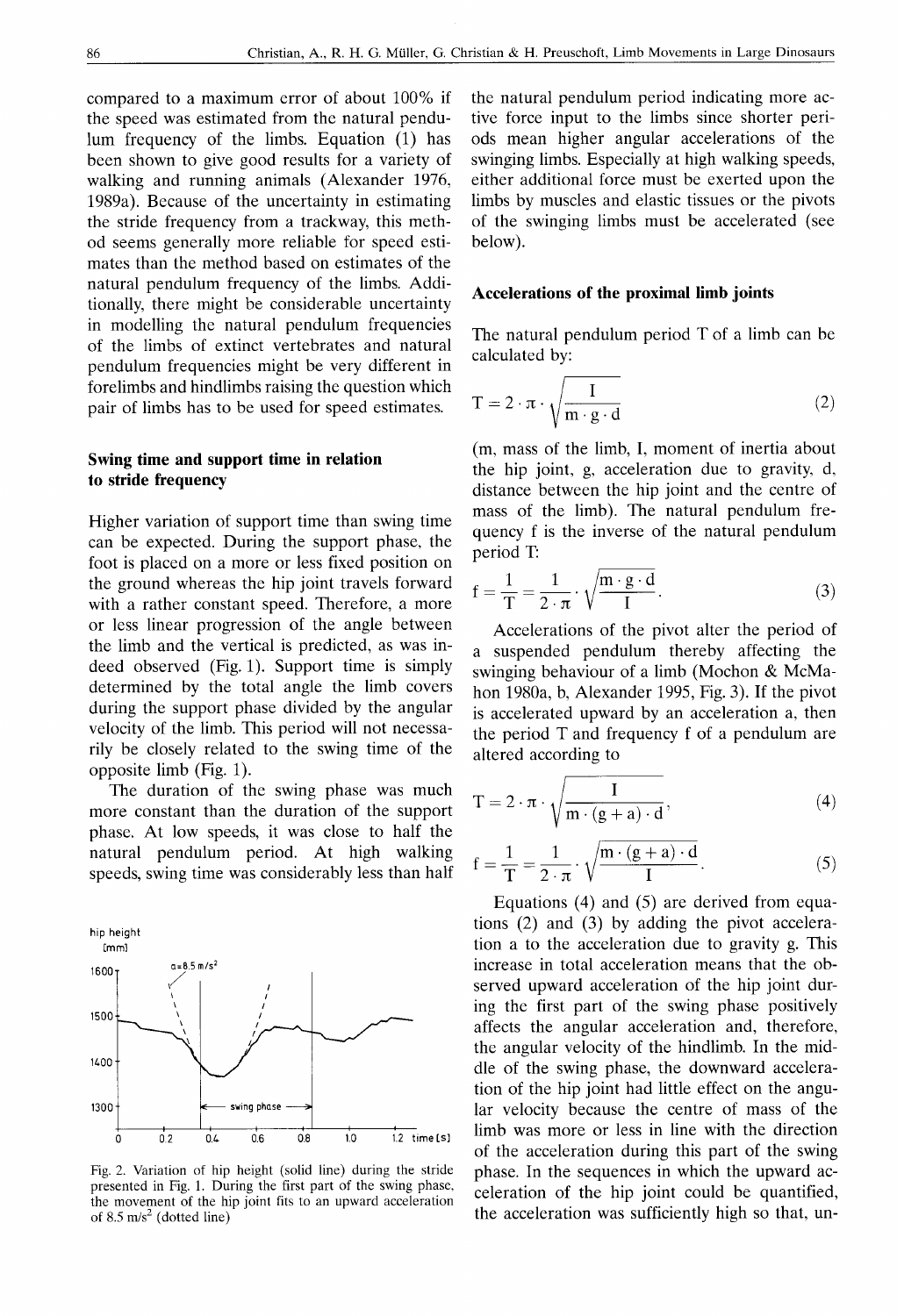

Fig. 3. With an upward accelerating pivot, the period T of <sup>a</sup> pendulum is reduced. F, weight force; m, mass; g, acceleration due to gravity; a, upward acceleration of the pivot; 1, chord length

til angular velocity was reduced during the last third of the swing phase, the hindlimb swinging could be explained as a pendulum-like movement that was driven mostly by gravity and the upward acceleration of the hip joint with little input of muscle force. During the last third of the support phase, however, force from muscles or tendons is necessary to support the deceleration of the limbs. In the example given in Fig. 2, the upward acceleration of the hip joint at the first part of the swing phase was  $a = 8.5$  m/s<sup>2</sup>. An upward acceleration of this magnitude would increase the frequency of a pendulum by a factor of about 1.37, if it was constant during the complete swing phase. There may be an additional force and energy input to the swinging hindlimbs by horizontal accelerations of the hip joints which could not be examined here due to the problems in quantifying horizontal hip accelerations mentioned above.

The additional results on giraffes indicate that the mechanism of supporting the limb swinging by accelerations of the proximal limb joint is neither restricted to elephants nor to the hindlimbs. It should be mentioned here that in the forelimbs the pivot is not identical with the proximal joint (shoulder joint) if the shoulder blade is regarded as part of the swinging limb. Due to movements of the scapula relative to the thorax, the pivot of a forelimb is located somewhat above the shoulder joint and might shift its position during a stride. Nevertheless, movements of the free extremity can be mechanically described as movements of <sup>a</sup> physical pendulum with the shoulder joint as a mobile pivot.

# Large dinosaurs: efficient walkers

The hip accelerations observed in large mammals may result from forces transmitted to the pelvis from the opposite hindlimb in combination with hip rotations. The accelerations of the shoulder joints are mainly achieved by rotations of the scapulae. In most large dinosaurs, however, both hip joints are connected firmly and are located rather closely together and the shoulder girdles appear much more rigid than in mammals. Therefore, rotation of the pelvic girdle and movements in the pectoral girdle could not have been utilised for accelerating hip and shoulder joints in exactly the same way as described above for large mammals. However, forces transmitted by the supporting hindlimb and forelimb, respectively, must have accelerated the shoulder and hip joint of the swinging opposite limb. Consequently, swing times were decreased similar to elephants and giraffes.

With ground-reaction forces approximately in line with the supporting hindlimb, as in large, recent vertebrates (Biewener 1989, 1990), the hip joint of the swinging hindlimb of a dinosaur was accelerated backward and upward in the first half of the swing phase, and forward and upward in the second half of the swing phase. This must have been also true in bipeds where no additional ground-reaction forces were exerted on the body by the forelimbs. With a typical bimodal time course of the ground reaction forces (Fig. 4), hip acceleration magnitudes would have been large at extreme excursion angles thereby



Fig. 4. A walking large dinosaur. With the groundreaction-force F approximately in line with the supporting limb the body experiences an acceleration  $a = \bar{F}/m$  (m, body mass) in the direction of the ground reaction force . CM, centre of mass of the swinging limb;  $\varphi$ , excursion angle; t, time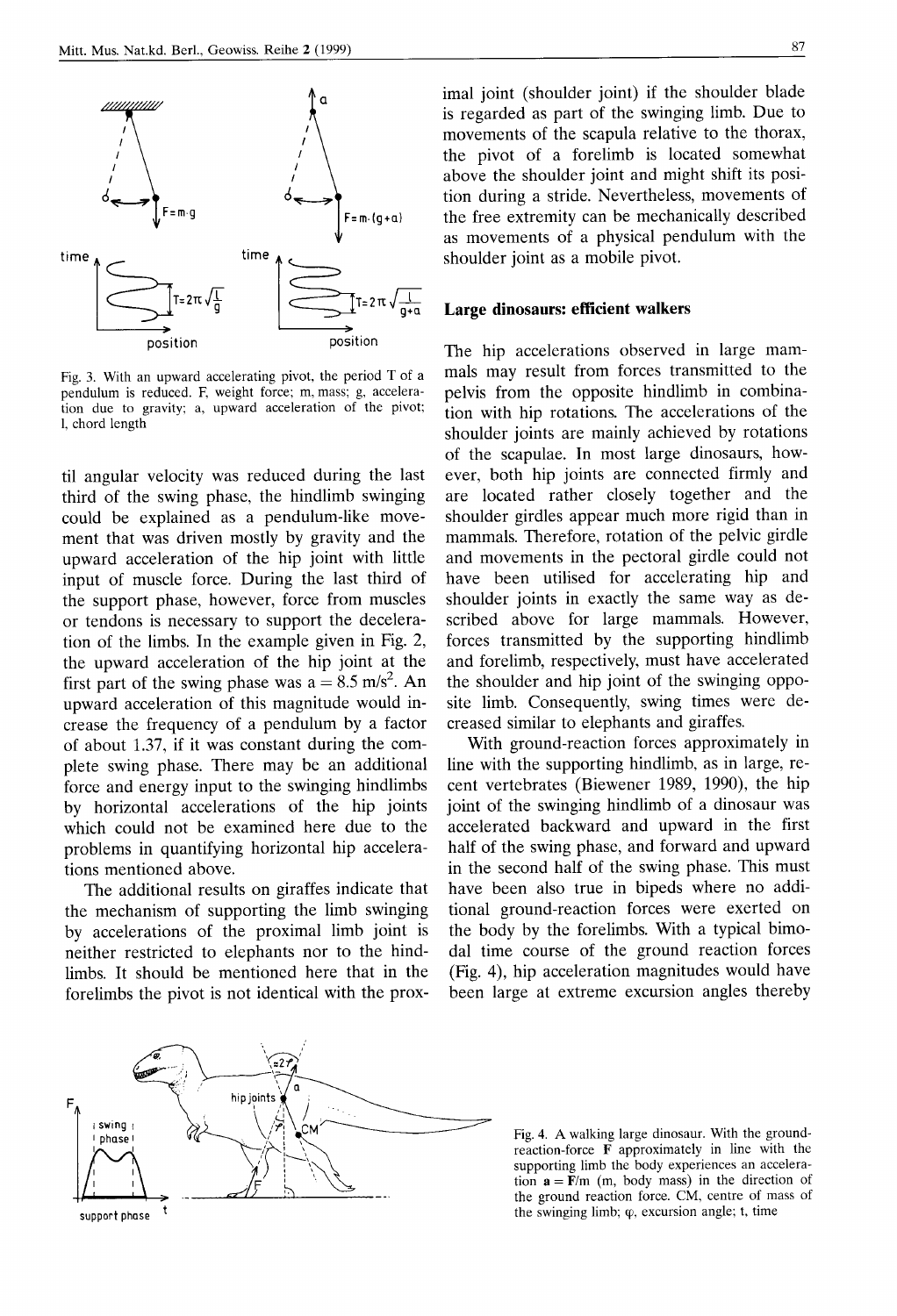increasing the angular accelerations of the swinging hindlimb as observed in elephants and giraffes. Additionally, the large angle between the force acting on the hip joint and the hindlimb (about twice the angle between the direction of gravity and the chord in <sup>a</sup> pendulum with a fixed pivot), further increased the torque experienced by the swinging hindlimb and thereby its angular acceleration.

Accelerations of hip and shoulder joints have been shown to be effective in transmitting force and energy on the moving limbs in sprawlers, as well (Christian 1995), indicating that this mechanism is widespread among vertebrates and not restricted to mammals with parasagittal limb movements.

In large walking dinosaurs swing time probably was well below half the natural pendulum period of the limbs, especially at high walking speeds, as observed in elephants . A shortening of the swing phase is advantageous not only for attaining high speeds but also for increased economy. With <sup>a</sup> given support time, shortening of the swing time decreases the average force applied by the foot to the ground. As force is reduced, muscle mass can be reduced. Less muscle mass means less total body mass. With less body mass, the total energy consumption of an animal is reduced at rest, as well as during locomotion (Taylor 1977, Taylor et al. 1980, 1982, Schmidt-Nielsen 1984, Kram & Taylor 1990). At <sup>a</sup> given stride frequency, a shorter swing time implies a longer support time. Longer support times spread the force necessary to carry the body weight over a long period and have been shown to decrease the cost of transport in running vertebrates (Kram & Taylor 1990). A simple relationship between time of force application and cost for transport, however, has not been found for walking (Taylor 1994).

Shortening the swing time of a limb by accelerating hip and shoulder joints helps to explain how large vertebrates manage to move cheaply even with massive limbs, as has been observed in African elephants (Langman et al. 1995) .

### Estimated speeds of some Tendaguru-dinosaurs

In some forms, like sauropods, <sup>a</sup> variety of preserved trackways have been found (Lockley 1991, Thulborn 1990, Lockley & Hunt 1995). Different trackways of the same kind of trackmaker can be compared. In those trackways with the shortest stride lengths, stride frequency can be assumed to have been much lower than it was in the trackways with the longest. While stride lengths matches the natural pendulum frequency somewhere in between.

Thulborn (1990) found an average relative stride length (= stride length divided by limb length which is approximately equal to stride length divided by hip height, s/h, in the hindlimbs) of 0.93 in a sample of sauropod trackways. This is considerably less than the relative stride length of elephants and giraffes at comfortable speeds (Table 1). There is some uncertainty in estimating the relative stride length of an extinct track-maker because the hip height has to be reconstructed. This could lead to minor errors in the estimates of comfortable walking speeds. Tbulborn (1990) estimates the hip height h of a sauropod as four times footprint length leading to a hip height above 4.4m in Brachiosaurus. With extended knees, the large Berlin specimen SII, however, has a hip height of just about 3.5m. The hip heights estimated by Thulborn (1990) might be 10% or 20% too high. However, a relative stride length of 1.0 seems a realistic estimate for a comfortable walking sauropod and was used for the estimates of comfortable walking speeds listed in Table 3.

According to the findings presented here, at comfortable walking speeds, stride frequency probably was about 10% or 20% below the natural pendulum frequency of the hindlimbs . The estimates of comfortable walking speeds of some Tendaguru-sauropods of typical size presented in Table <sup>3</sup> are based on the assumption that the stride period was about 10% above the natural pendulum period of the hindlimbs. At maximum speeds, the relative stride length of the hindlimbs

Table 3

Speed estimates for some Tendaguru-dinosaurs. h, estimated hip height of an adult specimen; T estimated natural pendulum period; T', estimated stride period at comfortable walking speeds; v, estimated comfortable walking speed; v', upper speed limit. For further explanation see text.

|                                        |     |     | FT U |      | km/h | m/s | km/h |
|----------------------------------------|-----|-----|------|------|------|-----|------|
| species                                | m   |     |      | m/s  |      |     |      |
| Brachiosaurus brancai                  |     | 2.7 | 3.0  | 1.2  | 4.2  | 4.7 | 16.9 |
| Barosaurus africanus/Tornieria robusta | 2.4 | 2.2 | 2.4  | 1.0  | 3.6  | 3.9 | 14.0 |
| Dicraeosaurus hansemanni               | 2.2 | 2.1 | 2.3  | 0.95 | 3.4  | 3.7 | 13.4 |
| Dicraeosaurus sattleri                 | 1.8 | ı.9 | 2.1  | 0.85 |      | 3.4 | 12.1 |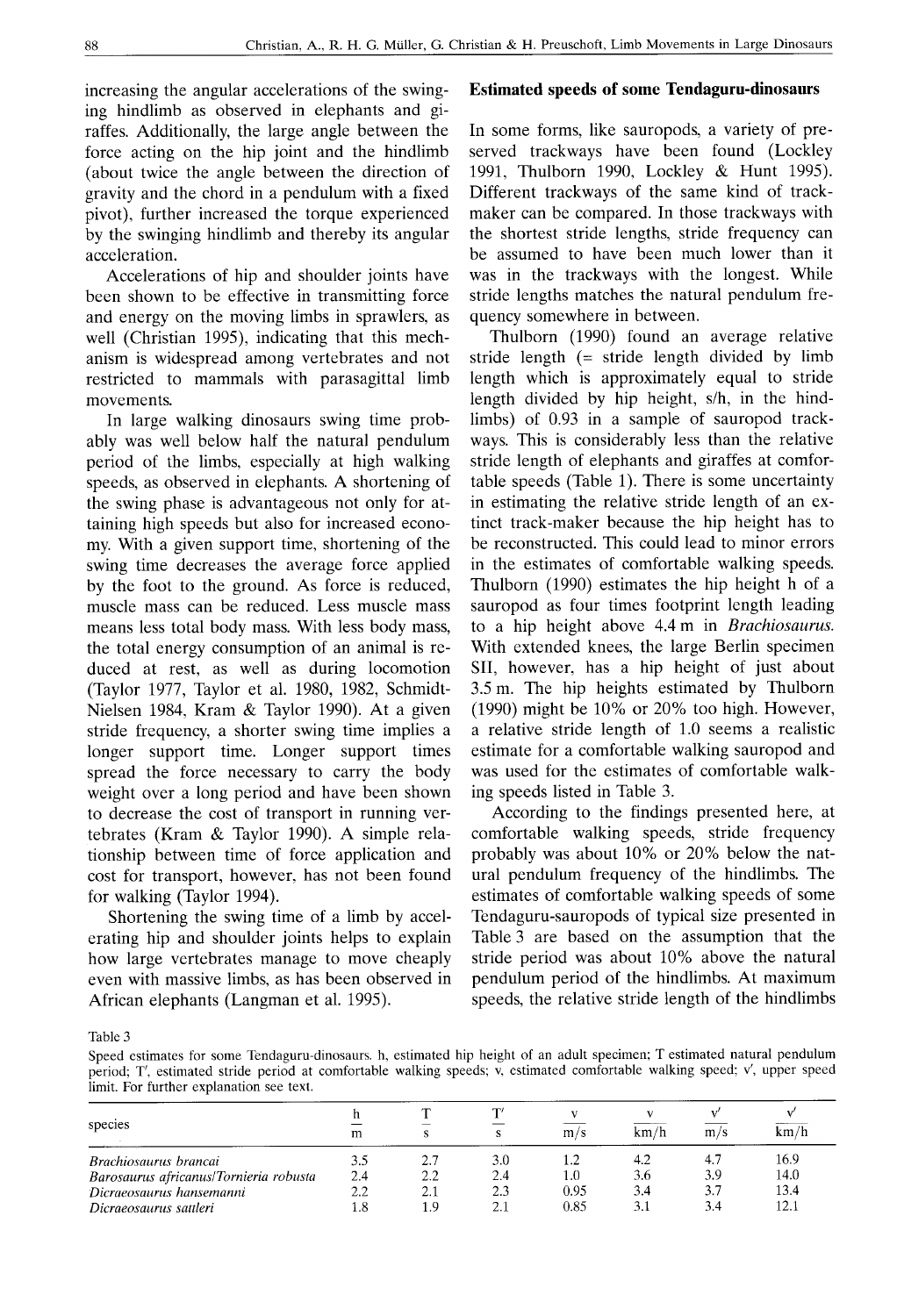probably was not greater than 2.0 (Thulborn 1990). As demonstrated above, equation  $(1)$  of Alexander (1976) seems more appropriate for estimates of maximum speeds and was used to calculate the estimated maximum speeds in Table 3 assuming a relative stride length of 2.0 in the hindlimbs.

Comfortable speeds of adult Tendaguru-sauropods probably were around <sup>3</sup> or 4 km/h as in comfortable walking humans. Maximum walking speeds could have been much higher, comparable to comfortable running speeds in humans.

# **Conclusions**

In the light of results presented here, speed estimates based on estimates of stride frequencies from fossil trackways seem less reliable for dinosaurs and other extinct terrestrial vertebrates than speed estimates which are based on relations among stride length, hip heights, and speed (Alexander 1976), or estimates of maximum speeds that are based on calculations of bone strength (Alexander 1985a, Farlow et al. 1995; but see also Alexander 1996).

Limb movements in dinosaurs may have departed considerably from a simple pendulum-like behaviour. However, taking hip accelerations and the special morphology of different dinosaurs into account, a reanalysis of limb swinging in large recent mammals may allow better estimates of speed and cost of transport in large dinosaurs. If a variety of trackways from a certain kind of track-maker are available, trackways with different stride lengths might be attributed to different stride frequencies making speed estimates more reliable. Long strides that indicate high rates of locomotion probably had a frequency between the natural pendulum frequency of the limbs and twice this frequency. Short strides indicate a lower stride frequency, possibly as low as half the natural pendulum frequency of the limbs. Mean stride lengths can be attributed to comfortable walking speeds with stride periods 10% or 20% above the natural pendulum periods of the limbs. The very different lengths of forelimbs and hindlimbs in some dinosaurs, however, make speed estimates more complicated. This anatomical feature implies very different natural pendulum periods of hindlimbs and forelimbs, respectively. It may indicate longer excursions of the shoulder joints compared to the hip joints during a stride, or forelimb move-

ments that were not restricted to parasagittal planes.

Sauropods and probably other large dinosaurs usually walked at low speeds comparable to low walking speeds in humans. However, under certain circumstances, large dinosaurs might have been able to walk fast and economically using a similar mechanism to large terrestrial mammals like elephants and giraffes to shift energy from the trunk to the limbs by accelerating hip and shoulder joints.

#### Acknowledgements

The locomotion of elephants was studied in the Zoo Krefeld, Germany, with the help of Wolfgang Nehring. Net giraffes were studied in the Allwetterzoo Münster, Germany, with the help of K. Perret. Figures  $2-5$  are drawn by M. Wischniwetzki and H. Schultze. We are very obliged to R. McNeill Alexander for constructive and encouraging comments on <sup>a</sup> short version of the manuscript and to J. O. Farlow, M. B. Smith, and H.-P Schultze for critical and constructive reviews of the manuscript. The study was supported by Deutsche Forschungsgemeinschaft (DFG), project SCHU 212/16-1 .

#### References

- Alexander, R. McN. 1976. Estimates of speeds of dinosaurs. - Nature 261: 129-130.
- 1985a. Mechanics of posture and gait of some large dinosaurs. - Zoological Journal of the Linnean Society 83:  $1 - 25$ .
- 1985b. Body Support, Scaling and Allometry. In Hildebrand, M., Bramble, D. M., Liem, K. F. & Wake, D. B. (eds.). Functional Vertebrate Morphology: 26-37. Cambridge, USA (Harvard University Press) .
- 1989a. Dynamics of Dinosaurs and Other Extinct Giants. 167 pp. New York (Columbia University Press) .
- 1989b. Optimization and Gaits in the Locomotion of Vertebrates. - Physiological Reviews  $69$  (4): 1199-1227.
- 1995. Simple models of human movement. Applied Mechanics Review 48  $(8)$ : 461-470.
- 1996. Tyrannosaurus on the run.  $-$  Nature 379: 121.
- Bakker, R. 1986. The Dinosaur Heresies: New Theories Unlocking the Mystery of the Dinosaurs and Their Extinction . 482 pp. New York, (William Morrow).
- Biewener, A. A. 1989. Scaling body support in mammals: limb posture and muscle mechanics. - Science 245: 45-48.
- 1990. Biomechanics of mammalian terrestrial locomotion.  $-$  Science 250: 1097 $-1103$ .
- Charig, A. J. 1979. A New Look at the Dinosaurs. <sup>160</sup> pp. London, (Heinemann).
- Christian, A. 1995. Zur Biomechanik der Lokomotion vierfüßiger Reptilien (besonders der Squamata). - Courier Forschungs-Institut Senckenberg 180: 1-58.
- Christiansen, P. 1997. Locomotion in sauropod dinosaurs. -Gaia 14: 45-75.
- Coombs, W P, Jr. 1978. Theoretical aspects of cursorial adaptations in dinosaurs.  $-$  The Quarterly Review of Biology 53: 393-418.
- Demathieu, G. 1986. Nouvelles recherches sur la vitesse des vertébrés, auteurs de traces fossiles. - Geobios 19: 327-333.